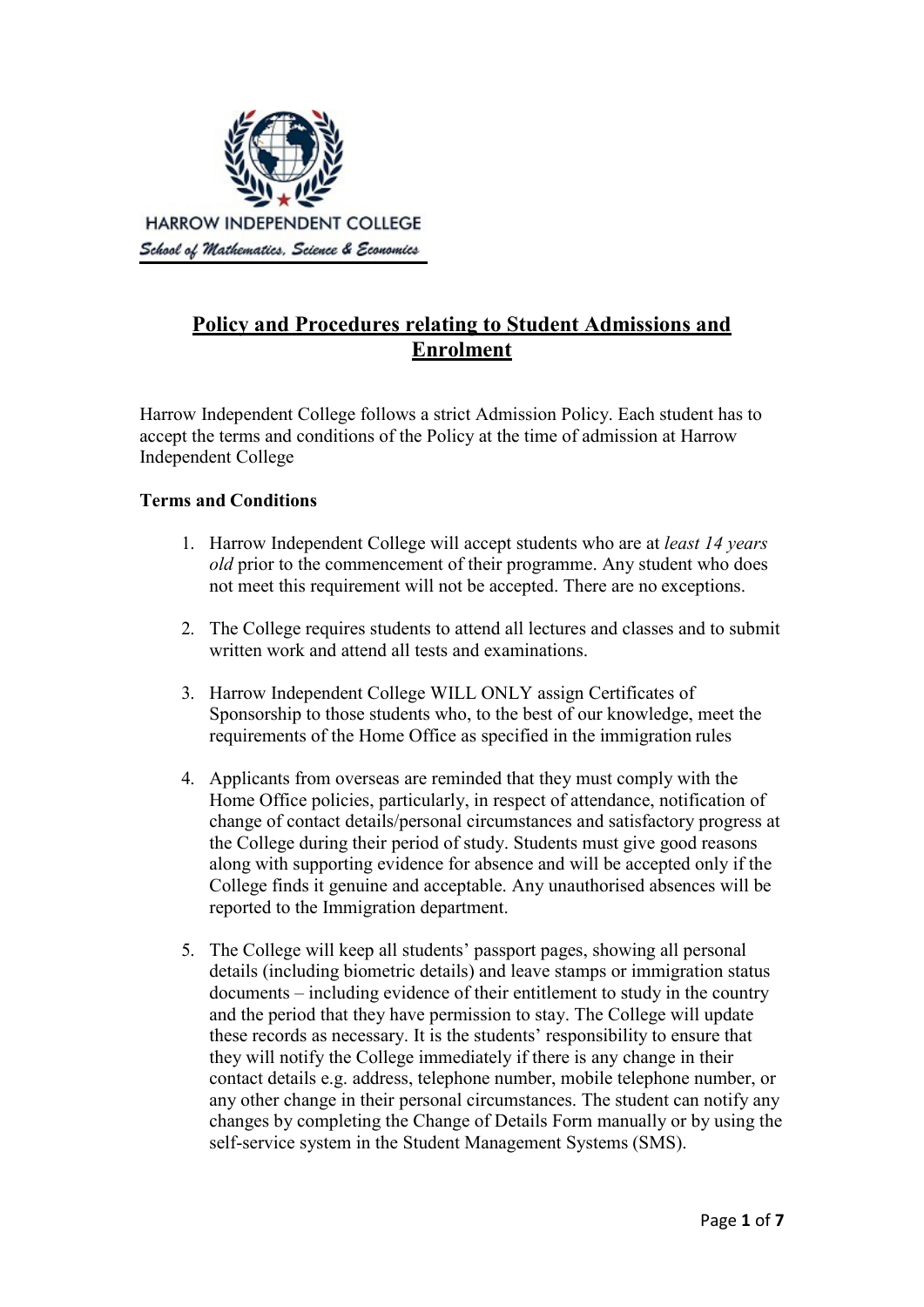- 6. Students' must provide the details of their next of kin at the time of application and notify the College immediately should there be any change pertaining to their next of kin.
- 7. The College will report to the Home Office if any student fails to enrol on their course within the enrolment period.
- 8. The College will report to the Home Office if any student discontinues their studies which include any deferrals of study.
- 9. The College will also report to the Home Office if there is any significant changes in students' circumstances e.g., if the length of a course of study shortens.
- 10. If Name of College's authority has any information which suggests that the students' are breaching the conditions of their leave, the Home Office will be notified immediately.
- 11. Students' at Harrow Independent College will only be allowed to re-sit examinations or repeat any part of their course up to two times per individual examination or module as allowed by the awarding body.
- 12. All courses at Harrow Independent College will lead to an 'approved qualification'.
- 13. Harrow Independent College will assess whether the prospective students' will meet the financial (maintenance) requirements of local immigration requirements
- 14. If it is discovered by the authority of the College that a student has supplied false information or documents to support his/her application to get admitted into the College, his/her admission will be terminated from the College and the Home Office will be notified immediately.
- 15. Enrolment for a course, together with the payment of the required deposit, creates a binding agreement to follow the course and to pay the full fee. All fees must be settled prior to the commencement of the course. If instalments option is chosen, the fees must be settled as per the agreed instalments.
- 16. Students' attention is drawn to the English Language skills requirement, satisfaction of which is a fundamental condition to the admission to the College.
- 17. In the event of cancellation, for whatever reason, the following conditions will apply:
	- i) Cancellations must be made in writing and will only be considered to have been made on the date on which they are received by the Admissions.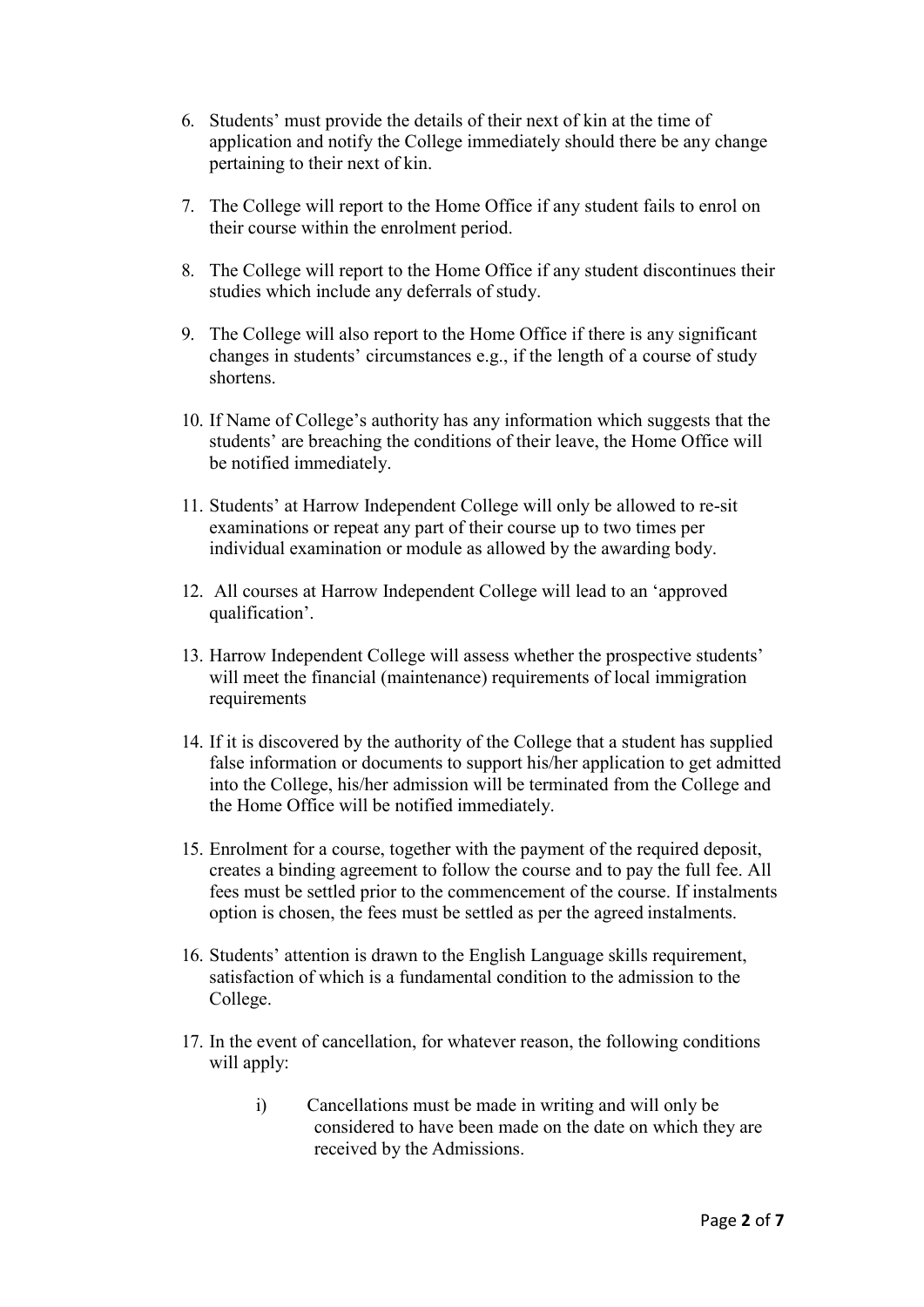- ii) For cancellations which are received before two weeks of the course commencement date, a non-refundable registration fee of £100 will be deducted and any balance held will be refunded.
- 18. Where cancellations are received after two weeks of the course commencement date, for whatever reason, no refund will be given. In the event that the cancellation is received within two weeks of the course commencement date, the refund will be at the discretion of the College.
- 19. Overseas students should note that where a statement has been sent to the local immigration departments to support a student visa application, the College must notify the local immigration departments of any cancellation.
- 20. For students who are not successful in obtaining a visa a refund will be granted after a deduction of the non-refundable registration fee £100, on the receipt of completed Refund Request Form along with the required documents. Any such request must be made within three months from the date of the refusal.
- 21. All the students have to pay the registration and examination fees for the awarding body depending upon the terms and conditions of admission. If any student fails to pay the examination fee in time, he or she will not be allowed to undergo the final examination.
- 22. The tuition fees should not be paid to anyone else but to the College. Students are reminded not to deposit tuition fees with third parties or send money to the College by post. Students are encouraged not to pay any or all of their tuition fees to overseas representatives; if any deposit is paid a receipt must be obtained from the College immediately, signed by an authorised person and stamped. The College advises the students to email or inform the College whenever they make payments to the overseas agents/consultants. If the students have any doubts, they should contact the College over phone, fax or email.
- 23. An offer of a course place is for a specific intake. Any fees paid will be carried forward to the next available intake only if the reason for seeking such a transfer is that the student was unable to register in time for the expected intake because delays were experienced in securing a visa or any other legitimate grounds which can be supported by documents. Course deferment may be granted subject to the rules and regulations of the Home Office concerning international students.
- 24. Programme details are correct at the time of going to press but are subject to alteration.
- 25. Where students change their course of study during the term, no refund will be given for the revised course if it involves fewer subjects. Additional fees will be payable for the revised course if it involves an increased number of subjects to that for which original enrolment was accepted.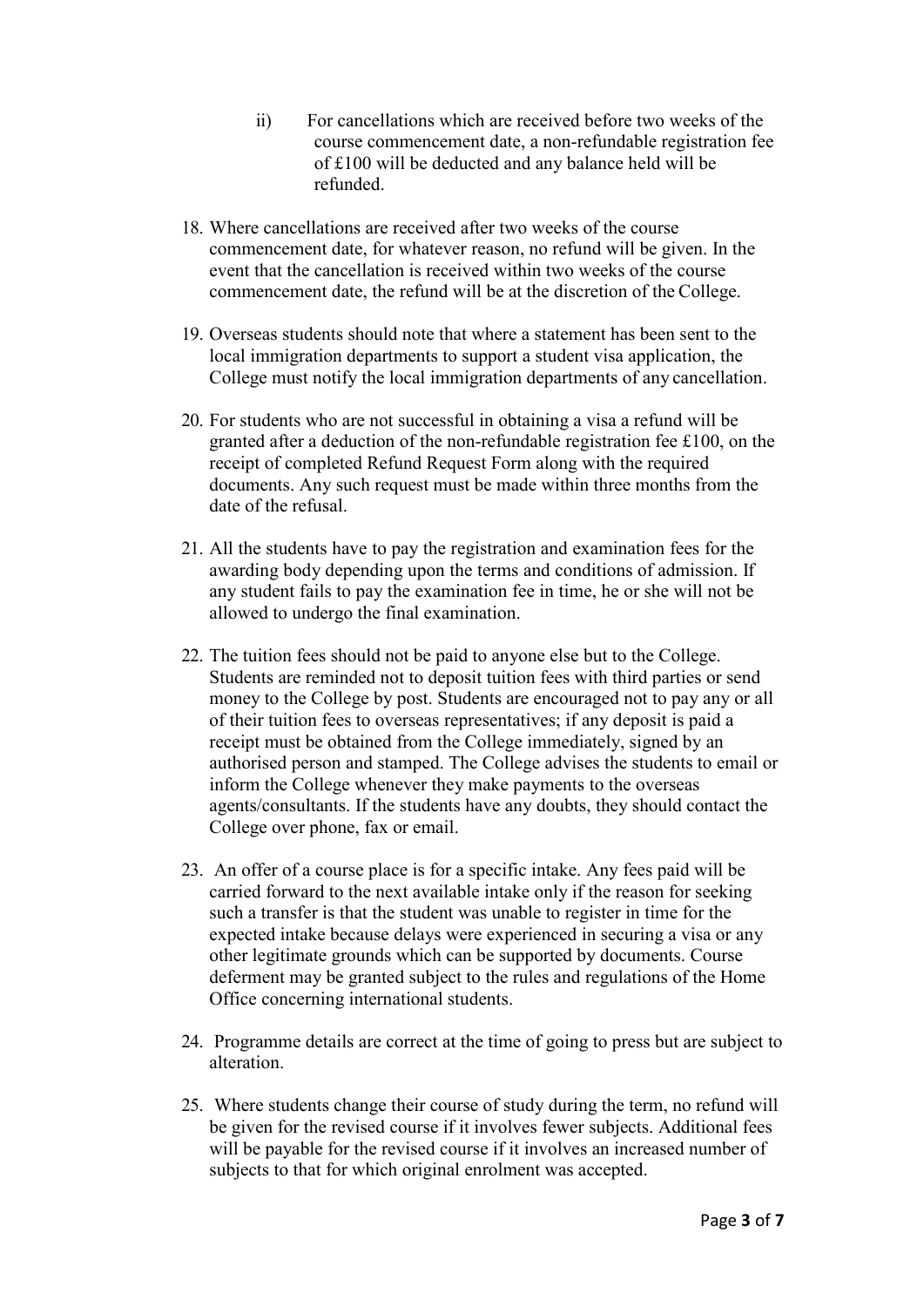- 26. The College reserves the right to cancel a course with four weeks notice prior to the commencement date for the course whereupon any fee paid will be refunded in full.
- 27. The College reserves the right to withdraw a subject up to four weeks after the published commencement date where it considers that it is not viable, whereupon an alternative subject will be offered on a pro-rata refund of the course fee given.
- 28. Students will be allowed to enrol on a course of study as late-entrants within two weeks of the commencement of the course in the exceptional circumstances with supporting evidence (subject to Home Office regulations). After two weeks of the commencement of the course, no student will be allowed to join as late-entrant.
- 29. For courses leading to qualifications awarded by External Awarding Bodies, students must satisfy and are bound by the Regulations of the respective Awarding Body prior to enrolment, and any subsequent amendments made thereto from time to time.
- 30. Students wishing to gain exemptions should liaise with the respective course providers. Students are not entitled to a refund of fees pertinent to the part of the programme they have been exempted for.
- 31. Students must be prepared to supply original copies of the qualifications listed in the Application Form (Educational and Other Relevant Qualifications). A student's application may be invalidated if he/she cannot supply original copies.
- 32. Copies of the Educations Certificates must be certified by Harrow Independent College
- 33. The College may contact the overseas Awarding Bodies in cases of doubts as to the authenticity of overseas certificates.
- 34. The College reserves the right to require a student to leave a course at any stage if the student does not fulfill the above requirements, if a student's continual presence would, in the opinion of the College, be detrimental to the well-being of staff, other students or the College generally or if a student does not meet his or her financial obligations. Any fee refunded to an excluded student is wholly at the discretion of the College.
- 35. The College wholeheartedly embraces the concept of Equal Opportunity, and makes every effort to promote it in and out of its premises. The applications of students from diverse backgrounds are treated equally and fairly. It is imperative that applicants disclose any special needs clearly in their application so that the Admissions Office can examine how far the College is physically able to provide the necessary support.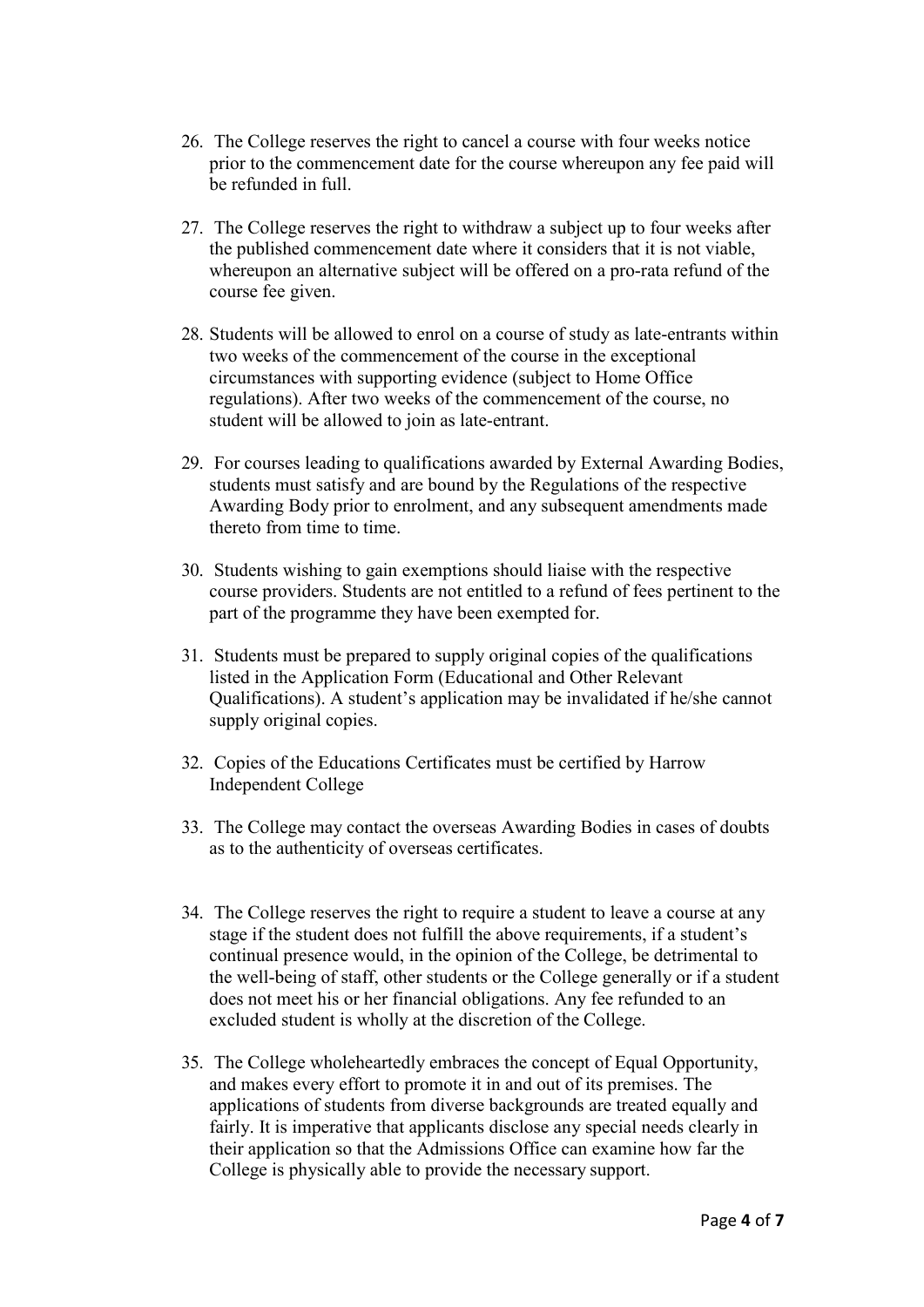36. The contractual relationship between a student and the College shall be governed by and construed in accordance with the Harrow Independent College Policy and laws of their country.

#### **Admission and Enrolment Process**

- 1. All prospective students wishing to study at Harrow Independent College have to complete and submit the College Application Form which can be done via email, fax, and post or in person.
- 2. Where the application is submitted though the Agent, the Agent will make an initial assessment of the students' ability to study at Harrow Independent College In making the initial assessment, the Agent will have particular regard to the following factors i.e. Previous Qualifications/Experience, Course Entry Requirements, English Language Proficiency, Visa Status, and Financial Ability (maintenance) to study. After the initial assessment, the documents will be finally assessed by the College and decision will be taken as to whether or not to accept the student at Harrow Independent College
- 3. Where the application will be submitted directly to the College, the College will make the assessment by considering the students' Previous Qualifications/Experience, Course Entry Requirements, English Language Proficiency, Visa Status, and Financial Ability (maintenance) to study in the country
- 4. The initial decision regarding the admission will be taken by the Admissions Officer, while the final decision must be taken and confirmed by the Academic Head or Principal.
- 5. On acceptance of the application, based on the information provided by the student in the completed Application Form and copies of the documents enclosed, the College will send a Conditional Offer Letter which will state that the College is willing to offer the student a place on the course subject to the payment of the tuition fee in full or in instalments, and/or after receiving all the required documents, the conditions of which will be stated in the Letter.
- 6. All successful overseas applicants to any of the HIC's programmes are required to pay a minimum deposit plus non-refundable registration fee £100 to accept their place.
- 7. Upon receiving the deposit and/or the required documents, the College will send the prospective student a Confirmation of Acceptance Letter and other relevant documents which he/she can present to the authorities concerned, e.g. Immigration departments, local authorities in the student's country of origin.
- 8. When students arrive at Harrow Independent College they will be welcomed to the campus during enrolment day. Enrolment is the administration process that students have to attend when they first arrive at the College, and it will involve registering for classes, settling any outstanding fees, collecting books (if applicable), and timetables. It is also an opportunity for the students to meet academic and administrative staff, and collect any letters/documents, open a bank account, apply for student discount card, and much more.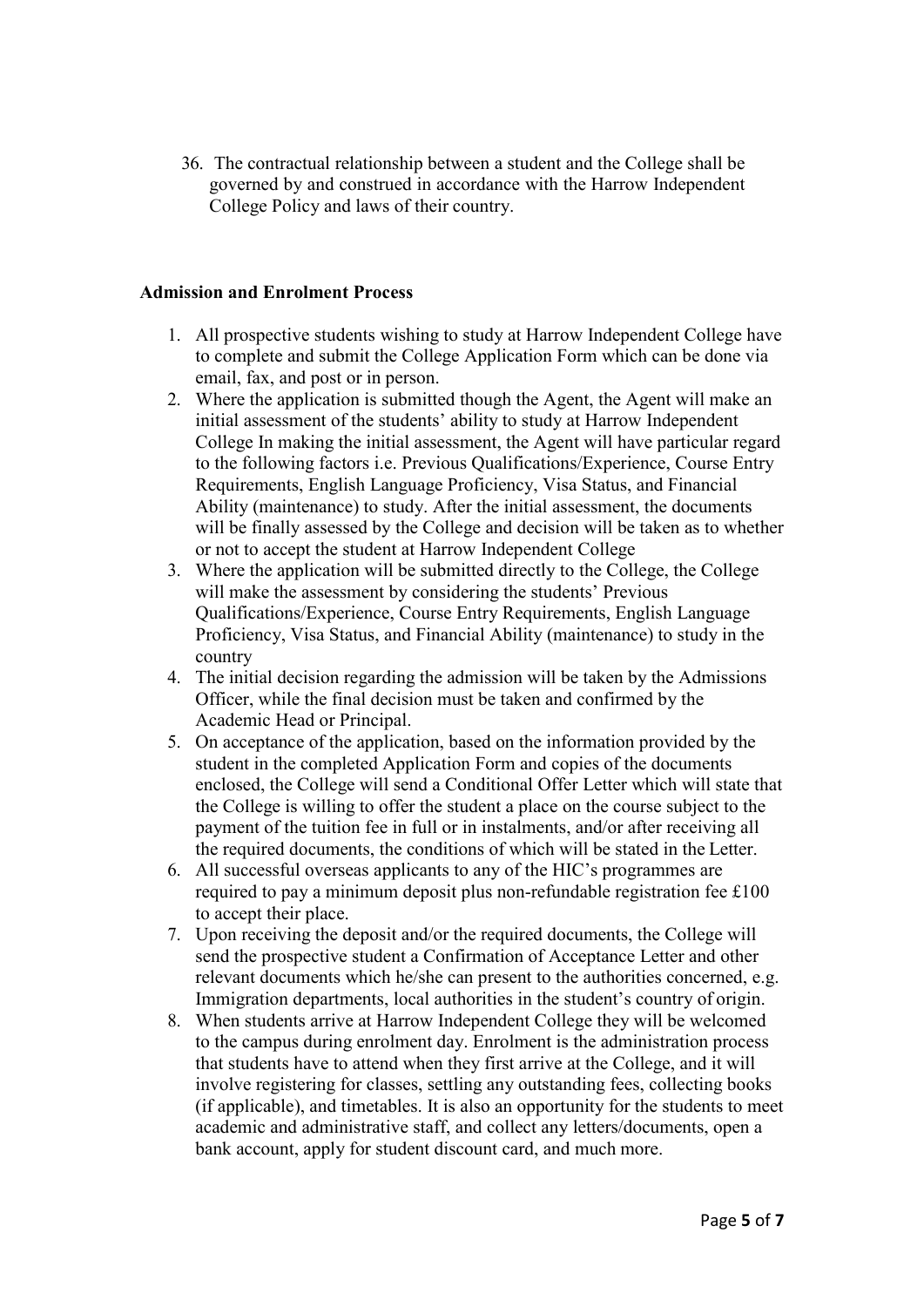- 9. Upon arrival at the College, for the full enrolment procedure, the students will have to provide the original copies of the qualifications listed in the Application Form and/or other required documents (e.g. Awarding Body Registration confirmation).
- 10. The College will ensure that prior to the Induction Day, fee arrangements are in place and Student ID card and other relevant documents are ready for Students' collection.
- 11. Each student will be given a copy of the Student Handbook.

 $\cdot$  ( $\mathcal{N}$  + ----------------------------------

KANDIAH KANDEEPAN PRINCIPAL OF HARROW INDEPENDENT COLLEGE MSc, IMPERIAL COLLEGE, LONDON PGCE, UNIVERSITY OF GREENWICH

Modified on 26th October 2021